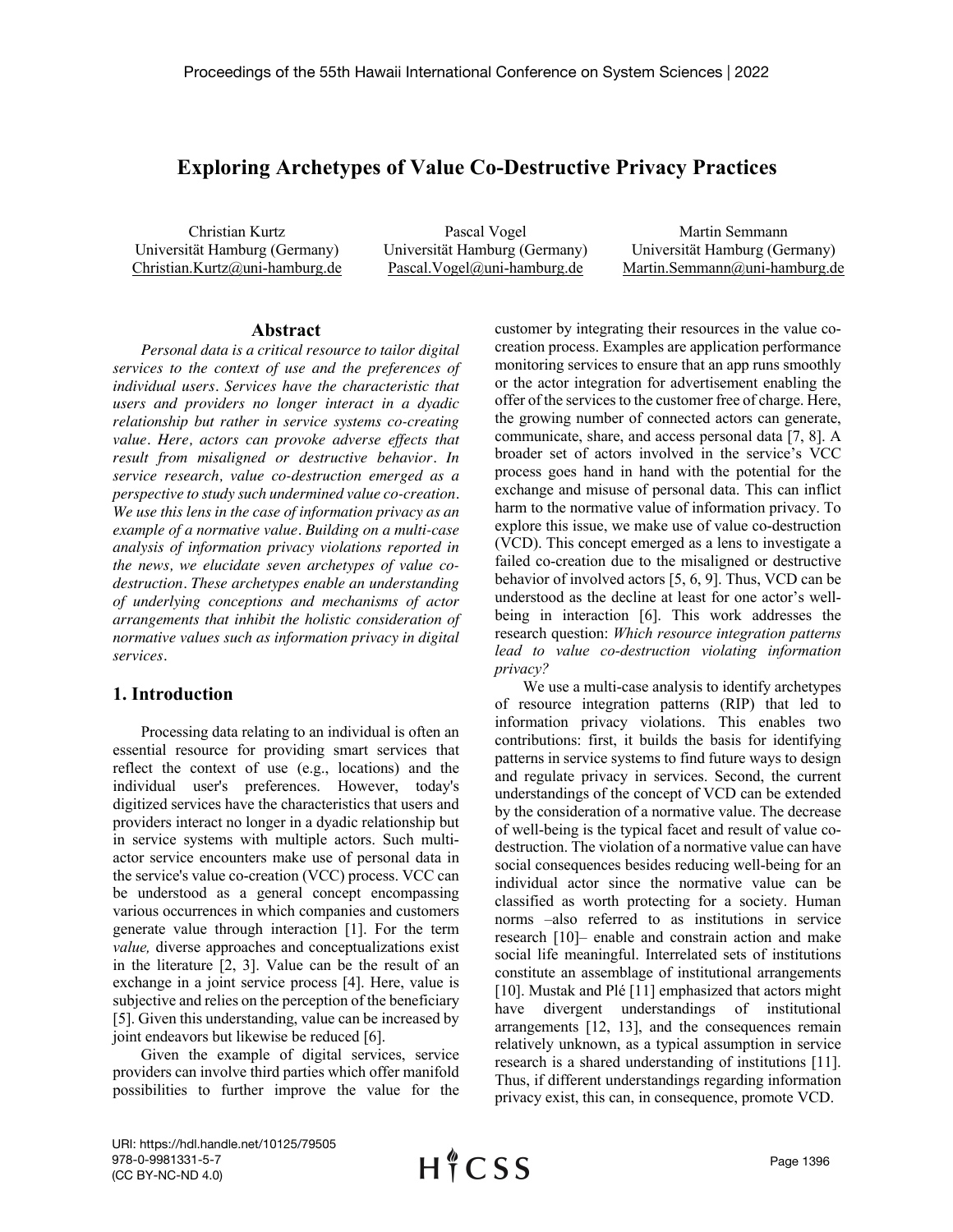We start in the following section by introducing the theoretical foundations of VCC and VCD, service systems, and information privacy. Next, we describe our research approach. Afterward, we discuss the identified archetypes and elaborate on the findings of our study. We conclude with a summary of the results and an outlook.

### **2. Theoretical foundations**

### **2.1. VCC and VCD in service systems**

Service encounters have shifted from the traditional dyadic interaction of an individual and a service provider towards service systems [14]. This shift triggered service research to change the perspectives and to consider service systems [15]. According to service logic, the joint resource integration and utilization in configurations of people, technologies, and other entities create value [16-18]. Here, different configurations may be apparent [19, 20]. VCC and VCD can be considered based on different levels of abstraction, from the service ecosystem, characterized as relatively self-contained and self-adjusting systems of resource-integrating parties [14, 21], to the processes of engaging individual actors [22]. In this regard, the perspective on service systems allows studying the resource integration among actors [23] in service ecosystems.



### **Figure 1. Simplified service ecosystem perspective (based on Kurtz et al. (2018) [24])**

In service systems, individuals as users integrate resources, often in the form of personal data. A RIP can be defined as a "distinct combination of the changing set of actors with various dispositions, the multitude of engagement platforms and the engagement properties resulting from various activities" [22]. Platforms can set the framework for multi-sided interactions between actors [15, 25]. Platform providers interpose themselves between individuals and service providers [19, 20]. Platforms can be defined as a set of digital resources that enable interactions between the actor groups of individuals and service providers [26]. Platforms provide resources such as an operating system or an app store that offer the possibility for value-creating interactions [25]. Here, service providers offer their services via the platform to users in the form of e. g.

applications. Examples are Google Maps on the platform of iOS or Cundy Crush Saga on Facebook. Moreover, third parties are involved in service systems, typically not visible for a user in interaction. Especially, service providers involve (third) parties for reasons such as performance management, cloud infrastructure, analytics, or advertisement. A configuration of multiple actors in a service system leads to a broader set of actors that can access personal data compared to the traditional, dyadic interaction (Figure 1, very simply presented, technologies, rules, etc., not included in the figure).

In versatile services, actors and their actions are not necessarily visible or even understandable for users [27]. In addition, VCC implies an optimistic ideal that is unrealistic due to VCC failures [9, 28]. The accessibility of resources, the matching or mismatching of resources, and whether a resource can be turned into benefits through operations contribute to VCC or VCD. Thus, VCD can be caused in the interaction process of cocreating actors, resulting in at least one actor with a decline of value [5, 6, 18, 29, 30]. In VCD, one actor integrates and/ or applies the resources (of the other actor) in a way that is not expected or appropriate from the view of the other actor [18]. Such actions can be intended or unintended [6]. For example, in a situation of intended co-destruction, one actor misuses the available resources of the second actor and tries to gain more benefit. This misuse may result in customer loss, dissatisfaction, or a negative firm's image.

Lintula, Tuunanen and Salo [18] developed a framework on VCD ordered into three key categories 'orientation', 'resources,' and 'perceptions.' The category 'orientation' includes on the one side whether the VCD was intended in e. g. motivated by opportunism [30] or not intended [6]. On the other side, actors' goals in the co-creation process are addressed, which can be incongruent due to e. g. information asymmetry [31]. The 'resource' category is divided into four sections. Reduced well-being in VCD for one actor can be driven by a 'lack of resources' [6]. In the situation of 'misuse and non-integration of resources,' available resources are misused in the interaction process [6]. The third classification, 'loss of resources,' describes an actor's exceeded loss of resources [32]. These classifications may result in the 'attempt to restore resources' losses [32]. The category 'perception' considers inconsistencies in expectations regarding the interacting actors [33, 34]. The first classification, 'expectations,' refers to the actor's expectation regarding the interaction outcome. A VCD can be indicated in case an expectation is not met [33, 34]. Second, 'insufficient perceived value' refers to the circumstances that an expected value is not met based on a previous value experience [35]. Third, the 'incongruence of practices' in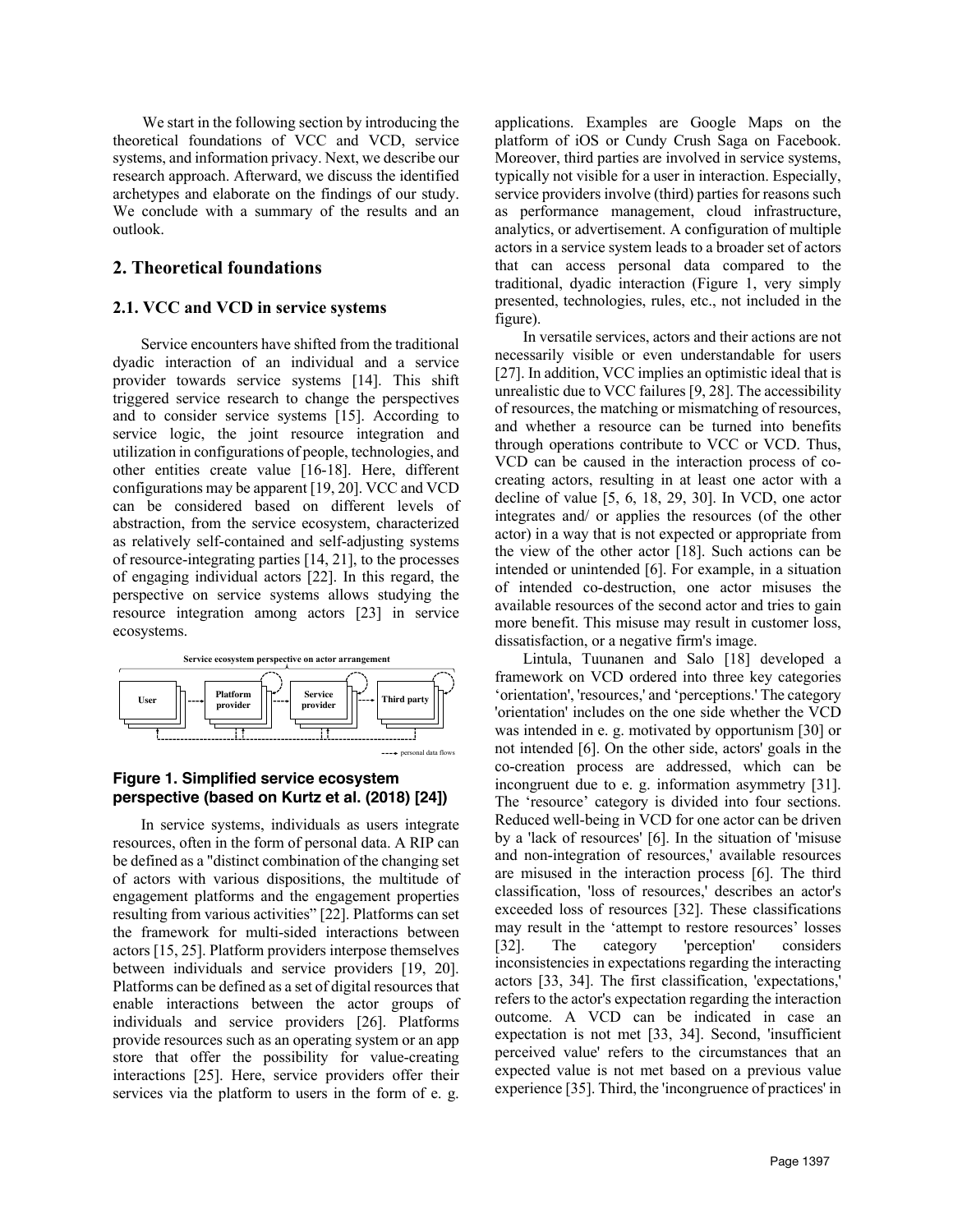procedures, understandings, or engagements can result in VCD. Fourth, 'contradictions of value' specifies that the value for actors diverges. The interaction can create value for one actor and destruct value for another actor [6]. In addition, reasons for VCD from the provider's perspective have been investigated, which can be divided into the absence of information, an insufficient level of trust, mistakes, an inability to serve, an inability to change, the absence of clear expectations, customer misbehavior and blaming [36].

Companies are involved in VCD, both intentionally and unintentionally, which can lead to negative reporting or negative attitudes of customers towards the company. Especially in the case of non-intentional involvement, companies need to understand what is not happening in service systems according to their expectations and institutional arrangements to prevent such behaviors. Recently, new interdisciplinary studies considered VCD in service ecosystems. Examples are the investigation of actors' opportunistic behavior or business model challenges that lead to VCD in the business-to-business context [37], socially, environmentally, or economically undesirable effects in the sharing economy [38], or the imbalances within smart city ecosystems [39].

"Shared" institutional arrangements among actors have not to be the case [11]. Divergent interpretations of institutional arrangements can induce inferior value experiences or the actors [11, 12]. Such consequences can be observed in tourism ecosystems, in which tourists often have different values and norms than local residents [11, 13]. In the following, we want to lay down the foundations for investigating information privacy in digital service systems.

### **2.2. Information privacy**

Actors in service provision can make use of the quantitative changes in the amount of personal information that can be collected, the speed at which personal data can be exchanged, and the qualitative factor in types of information that can be acquired [7]. In this relation, the assumption that users in service systems have transparency and clarity to build an expectation needed for consent to privacy policies is questionable. The limited expectation of users about their data resource integration is often status quo, which intensifies with the growing number of actors that interact in a single service system [40]. Given the case of eBay, about 1,000 third parties are involved and may collect personal data [40]. Research points out that users perceive negative consequences when external actors assess their personal information and thus provoke information privacy protection [41].

In the last decades, two conceptualizations of information privacy were predominant in the literature [7]. First, the understanding of privacy as "restricted access" postulated that one has information privacy when a user can restrict the access of others to one's personal information. On the other hand, understanding information privacy as "control" postulated that one has privacy when one has control over information about oneself [7]. Due to shortcomings of both understandings in the face of upcoming practices on personal data led Nissenbaum [42] develop a new understanding of information privacy as contextual integrity. The main idea behind this approach is that, in order not to violate the information privacy of an individual, information flows must be appropriate. Thus, a data flow is appropriate because it represents a balance of diverse interests and societal and contextual ends and not because it favors the interests of an actor above all others [8]. Following this conceptualization, we investigate cases in which actors' institutional arrangements regarding information privacy have not been consistent and complementary and thus, led to VCD.

## **3. Methodology**

In this article, we conduct a multi-case analysis [43] to explore the VCD of actors in service systems that lead to individuals' violation of information privacy. The methodology is deemed appropriate for investigating contemporary events and particularly suitable for research at an early, formative stage [44]. Based on the case analysis, we utilize archetype building to systematically classify VCD actors' arrangements that violate information privacy and further attempt to understand the change mechanisms (i.e., how they occur). Archetypes build a basis for the systematic description of RIPs in their structural arrangement [45]. Existing studies investigate patterns or sets of structures and explore organizational archetypes [45]. Thus, identifying archetypes set the basis for a subsequent theory-driven investigation of configurations and their inherent dynamics by opening new avenues [46].

According to Yin (2009) [44], the usage of news articles published in mass media or community newspapers can serve as sources of evidence. Thus, we draw on news articles as primary data to analyze cases, as these provide a rich basis of empirical evidence and enable studying complex phenomena. In detail, new articles report on the opinions or claims of affected individuals, researchers, businesses, regulators, and others [47]. In addition, we added further data in the form of technical investigations or posts. In this regard, the review of secondary sources, such as media articles or supplementing documents, is common to identify archetypes and changes among archetypes [45]. News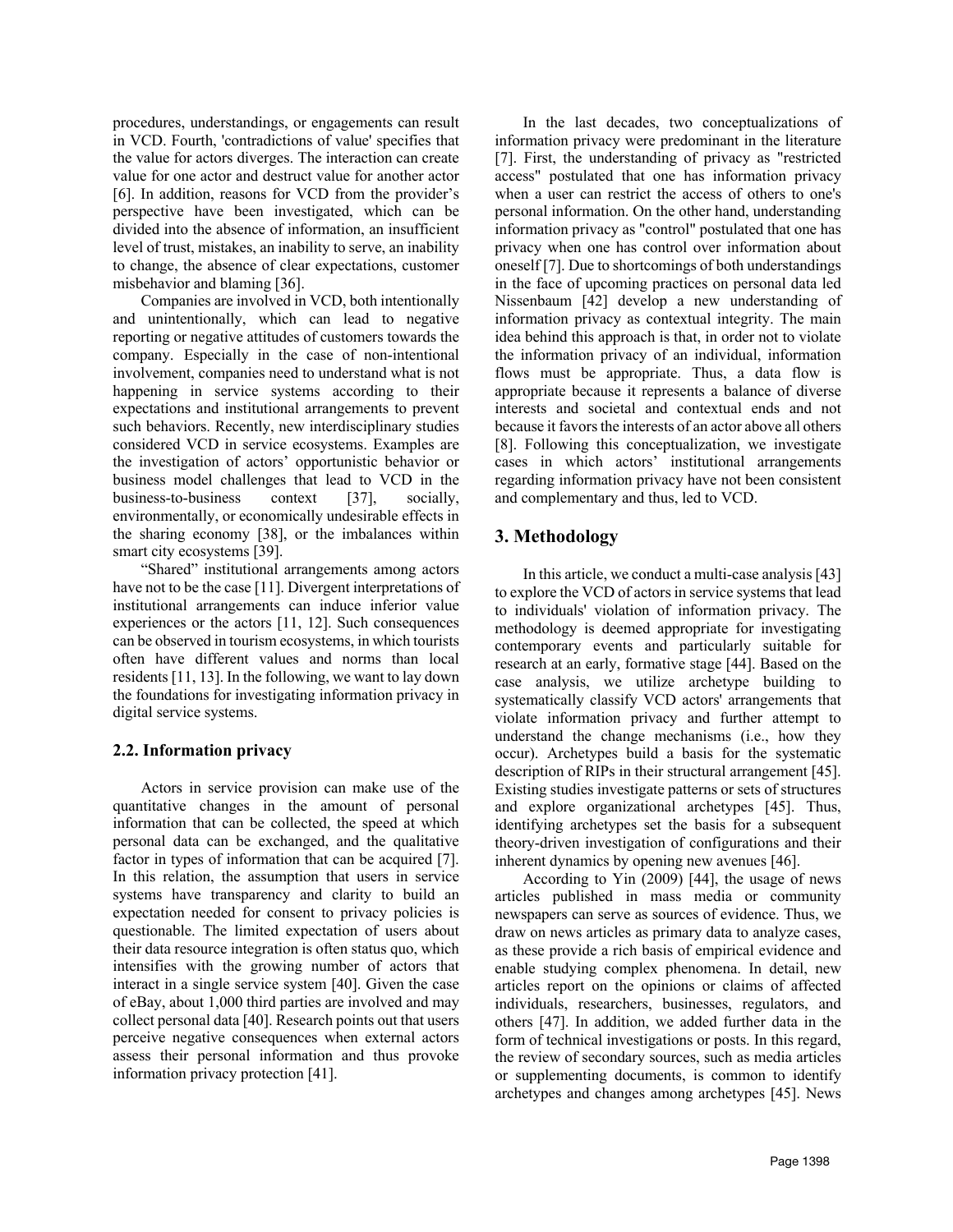articles enable empirical access to the phenomenon of information privacy violations. Often, actors and violations of information privacy are hidden [8]. News articles reporting information privacy violations make practices transparent and, thus, examinable.

To methodologically substantiate the case identification process, we adopt the taxonomy development process by Nickerson et al. (2013) [48]. This widely used approach enables a structured, iterative process for us to identify cases. In this regard, this process has already been considered purposeful in IS research in different ways for archetype building [49- 51]. As an object of interest, our case metacharacteristic and case selection criteria report an information privacy violation and a resource integration of at least two actors. In the identification of cases, we proved whether a news article matched our meta characteristic. If this was the case, we screened the news article and identified the respective RIP in this case. If the actor-configuration of the RIP was not considered in our case database, an in-depth case analysis (cf. table 2) followed. When the actor-configuration of the RIP has already been considered, we did not include the news article. We proceeded, as the focus of this study was on the identification of diverse RIPs [45]. Our ending condition results from the permutations of potential RIPs of platform providers, service providers, and third parties that could co-destruct value in digital services [45, 48]. We carry out this process until no further permutation is found or the ending condition is reached when all actor permutations are covered.

| Case No.      | Description                                                 | Link            |
|---------------|-------------------------------------------------------------|-----------------|
| 1             | Amazon's smart speaker Alexa<br>makes unexpected recordings | nyti.ms/2IBbF93 |
| $\mathcal{L}$ | Android makes location data<br>accessible for Google apps   | zd.net/35BfEuG  |
| 3             | Smart TVs install tracking<br>software ex-works             | nyti.ms/36IhzNB |
| 4             | Facebook app accesses call and<br>message data on Android   | zd.net/3pExDby  |
| 5             | Weather app and third-party<br>track user locations         | zd.net/2IIZSW5  |
| 6             | Facebook SDK accessed device<br>data by integration in Zoom | zd.net/32Tzz6u  |
|               | Facebook and Cambridge<br>Analytica data scandal            | nyti.ms/3nxaUwf |

**Table 1. Cases reporting privacy violations.** 

We started to search for the keyword "privacy" on the mass media website of the New York Times and limited the publication year of the article to 2018. This broad keyword was used in order not to exclude articles that would have been the case for "privacy violation" or "information privacy." With a worldwide readership, the New York Times was identified as a data source due to its privacy project, an ongoing examination of privacy. The ending condition was not reached on the mass media website of the New York Times, and we considered the technology news platform zdnet.com to extended the data source from mass media to a technology-centered source. We again searched for the keyword "privacy" and considered our meta characteristic and articles published since 2017. In the following, we reached the ending condition. Table 1 gives a case overview, sorted by the closeness of an actor in interaction with a user in a service system.

After the case identification, we enriched the data material for each case by conducting backward searches. Table 2 gives an overview of the variety of documents and corresponding numbers per case. Here, the usage of diverse sources and material to the same case enables data triangulation and improves the validity of our findings [43]. In the further course, these documents that include various statements and opinions by practitioners or affected users helped characterize the different archetypes (see result section).

|  | Table 2. Documents per Case. |  |
|--|------------------------------|--|
|--|------------------------------|--|

| Case No.<br><b>Documents</b>                                                                |  | 2 | 3 | 4 | 5              | 6 |    |
|---------------------------------------------------------------------------------------------|--|---|---|---|----------------|---|----|
| News articles                                                                               |  | 5 |   | 6 | $\overline{c}$ | 5 | 34 |
| Studies, reports, blogs,<br>discussion boards, and further<br>informing websites            |  |   |   |   |                |   |    |
| Actor documents (incl. help<br>websites, company blog<br>articles, privacy policies, mails) |  |   |   |   |                |   |    |
| Videos and screenshots                                                                      |  |   |   |   |                |   | 2  |
| Legal documents by<br>commission offices or charges                                         |  |   |   |   |                |   |    |
|                                                                                             |  |   |   |   | 6              |   |    |

### **4. Multi-case analysis**

In the following, we describe and analyze the identified cases that reported information privacy violations in different RIPs.

### **4.1. Amazon's Alexa makes unexpected recordings**

In the first case, the news report indicated that the smart speaker of the platform provider Amazon recorded a customer in daily life [52] (cf. Figure 2). Amazon declared that the device's virtual assistant, called Alexa, mistakenly heard a series of requests and commands to send the recording as a voice message. According to the customer, the smart speaker did not request permission to send the data. The case documents indicate that the case is not the only case for information-privacy violating smart assistants and other criticized practices [52].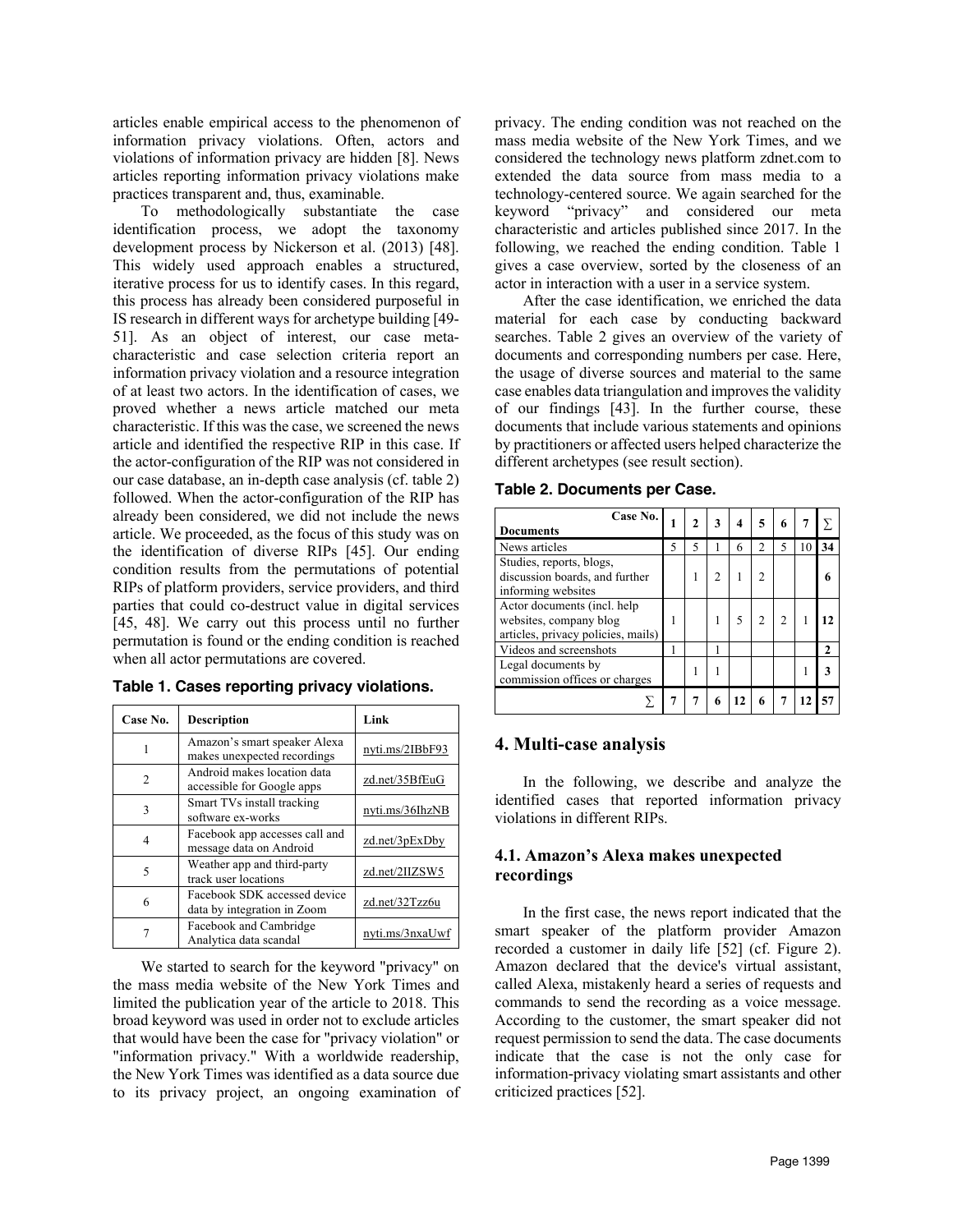

**Figure 2. Case 1: VCD in the service system.**

As a result of the VCD process in this case, which also applies to all following cases, the user has a negative value outcome by violating information privacy. According to Amazon's statement, the value was not increased for the company since the VCD was not intended. However, the case pointed out that a platform can have a crucial role due to the technical data interface design to the user. Such a role has a notable sensitivity for information privacy since a platform provider takes an influential role that enables predefine mechanisms and, thus, to be able to react to value codestructive behaviors in service systems.

## **4.2. Android makes location data accessible for Google apps**

Google's both, as platform provider of Android and as the service provider of apps such as Google Chrome, collected individual's location data [53] (cf. Figure 3). In detail, even if the user rejected to share location data on the mobile device platform, Android enabled Google applications to access and send individual's location data to Google servers [53]. A referenced study compared an Android phone with the web browser Google Chrome active in the background and an iPhone with Safari but not Chrome [54]. After 24 hours, the report states that the Android device sent 900 data samples to Google's servers, 340 times consisting of location data [54].



**Figure 3. Case 2: VCD in the service system.**

This case demonstrated an intended VCD by Google. By accessing location data via apps, the company can infer diverse information about an individual–where the individual works, sleeps or goes shopping. These data increase the accuracy of Google's advertisement, and thus, while violating information privacy, this process increases the value for Google. A particularity, in this case, is that Google is involved in two different actor groups: Google makes use of its role as a platform provider of Android and as a service provider of Chrome.

#### **4.3. Smart TVs install tracking software**

The third-party software Samba TV is integrated into smart TVs to recognize and track any show viewed, any advertisement that appeared, or any game played on a TV [55] (cf. Figure 4). When an individual sets up such a smart TV, a screen appears to enable Samba Interactive TV service. The service is recommended in these statements by its recognition of onscreen content. On this basis, targeted ads are possible.

The company Samba TV offers organizations the ability to customize their targeting on the media outlets people watch, such as ads based on an individual's conservative or liberal direction [55]. One of Samba TV executives stated that at the end of 2016, more than 90 percent of people opted in using the service [55]. The director of the consumer privacy and technology policy group and a former policy director of the Federal Trade Commission stated that "[i]t's still not intuitive that the box maker or the software embedded by the box maker is going to be doing this" and desires that "companies do a better job of making that clear and explaining the value proposition to consumers" [55]. Due to these information privacy violations, two senators encouraged the respective federal regulation to investigate the case. The senators claim that companies are tracking viewing behavior presumable without the knowledge of individuals.



**Figure 4. Case 3: VCD in the service system.**

In this case, smart TV providers intendedly involved the third-party software Samba TV. This led to an increased value for both actors but value destruction for the user. Compared to the following case in which a service provider integrates a third party, a special virulence is evident. Here, the platform provider can control the direct data access to the user. If an actor codestructs value at this point (of a platform) in the service system, this can lead to major impacts for all other RIPs in which a platform is apparent. This issue leads to a set of information privacy violations, where the platform is an intermediary between user and service provider. In detail, the case describes that personal viewing data is collected across the service system, of any show viewed, any game played, or any app used.

#### **4.4. Facebook accesses call and message data**

The Facebook app installed on the device platform Android enabled Facebook access to the user's phone calls and text message metadata [56] (cf. Figure 6). On Android, Facebook easily pulled down the data by using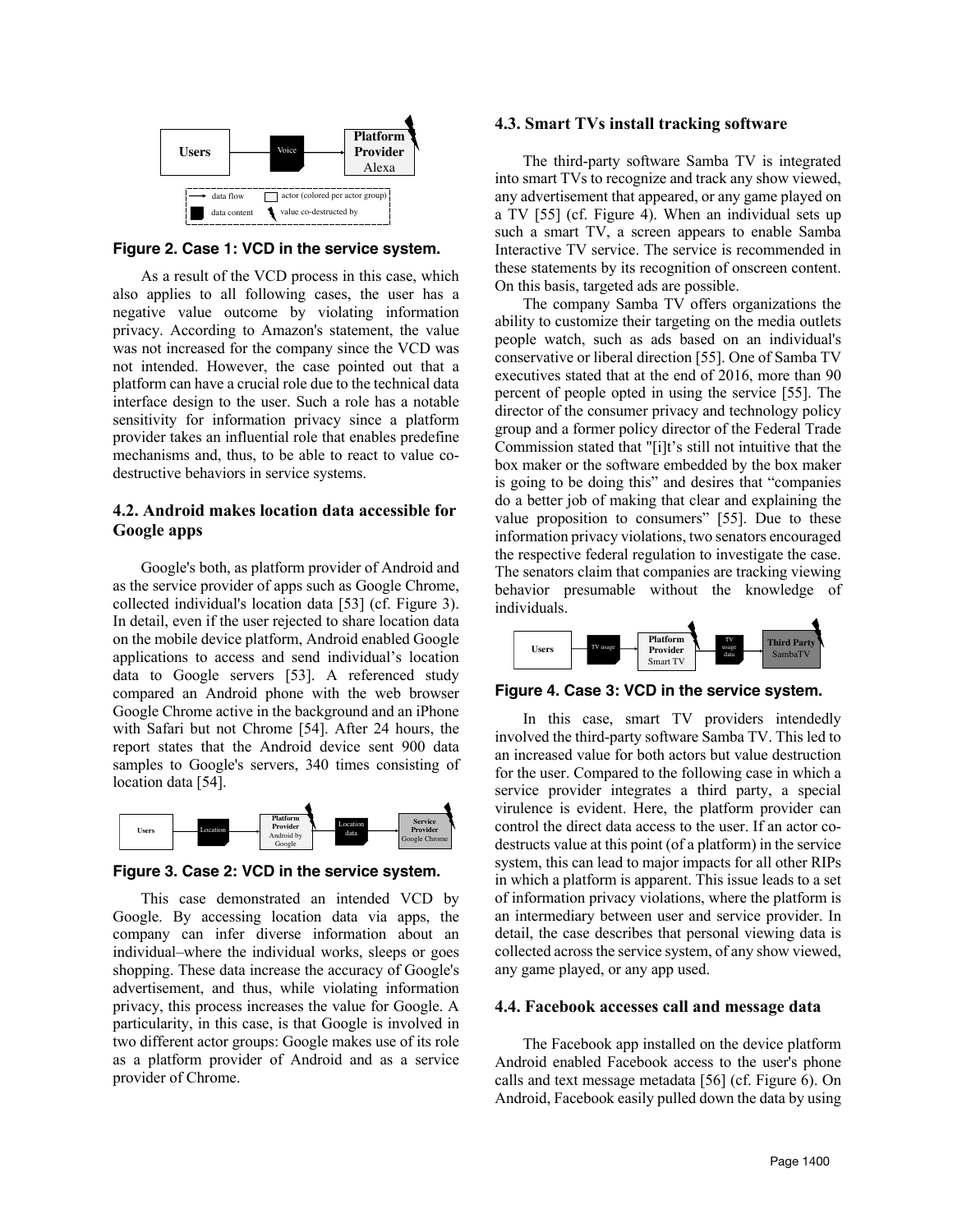the platform's API (application programming interface) [56]. Facebook stated that "When [the user] sign[s] up for Messenger or Facebook Lite on Android, or log[s] into Messenger on an Android device, [the user is] given the option to continuously upload [the] contacts as well as [the] call and text history" [56]. However, the reporter notes that a differentiation should be considered between contacts and calling and texting metadata [56]. If a user has granted permission to access contacts on Android during an app installation once, specifically before version 4.1, this permission gave an app continuous access to call and message logs by default.



**Figure 6. Case 4: VCD in the service system.**

Compared to the previous case, the platform provider does not destruct the value by an information privacy-critical action. Instead, in the service system, value is co-destructed by the unexpected practice of Facebook to collect the data accessible on the device platform. As also the second case demonstrated, personal data collection increases the value, in this case for Facebook, due to the enhancement of targeted advertisement. This goes with the violation of information privacy and the criticism of the accessibility of data from android devices.

### **4.5. Third-party in app track user locations**

The app's service provider, AccuWeather, implemented the third party RevealMobile [57] (cf. Figure 7). On iOS, this third party accessed the user's currently connected Wi-Fi router name, the BSSID (Basic Service Set Identification which is the MAC address of the connected wireless access point), and the Bluetooth status [58]. An IT security consultant tested this transmission in which data was sent 16 times in 36 hours to the backend service [58]. The organization used these data to identify the user's location by enriching the data with public databases about wireless access points and their precise locations. In the next step, these location data were used to create audience data for mobile marketing. This procedure seems critical for users who previously deactivated the settings of the application's access to their location [58]. Apple declines any misuse of network data and bypasses user settings, e.g., to track user's Wi-Fi network data to determine the location if the location access has been disabled.



**Figure 7. Case 5: VCD in the service system.**

In this case, the joint VCD of a service provider a third party leads to a violation of information privacy for the user. The location settings have been bypassed by the access to network data. The case shows that although measures were taken by the platform provider through agreements that prohibit the usage of such network data, this directive was not technically enforced, and data access was possible. As in the other cases, the values for the value co-destructive actors of service provider and third-party increase while the privacy-violating action in the co-destructive process has a negative impact on the user and the bypassed platform restrictions.

## **4.6. Facebook SDK accessed device data by integration in Zoom**

A privacy violation occurred in the context of the iOS app of the videoconferencing tool Zoom [59] (cf. Figure 8). In detail, the app integrated the SDK of Facebook that enabled users to log in with their Facebook account [59]. However, Facebook accessed data included the operating system type and version, IP address, the iOS Advertiser ID, the device model and carrier, screen size, processor cores, and disk space [59]. Zoom-founder Eric Yuan criticized that Facebook's SDK collected device fingerprinting information that is unnecessary for Facebook [60]. This lead to the removal of Facebook's SDK in the Zoom app.



### **Figure 8. Case 6: VCD in the service system.**

In this case, the third-party plugin by Facebook intentionally accessed personal data by using the involvement in a service provider's app. In comparison to the fourth case, Facebook co-destruct value not in the role as a service provider but instead as a third-party. However, in contrast to the previous case, the service provider did not intentionally integrate the third party to increase the value for both actors. Instead, the integration of the Facebook plugin by Zoom was originally intended to create value for the customer.

### **4.7. Cambridge Analytica data scandal**

The developer, Aleksandr Kogan, built the personality quiz app This Is Your Digital Life (TIYDL) on the Facebook platform (cf. Figure 5). However, the terms conflicted with Facebook's platform policy for developers. Despite this conflict, the application passed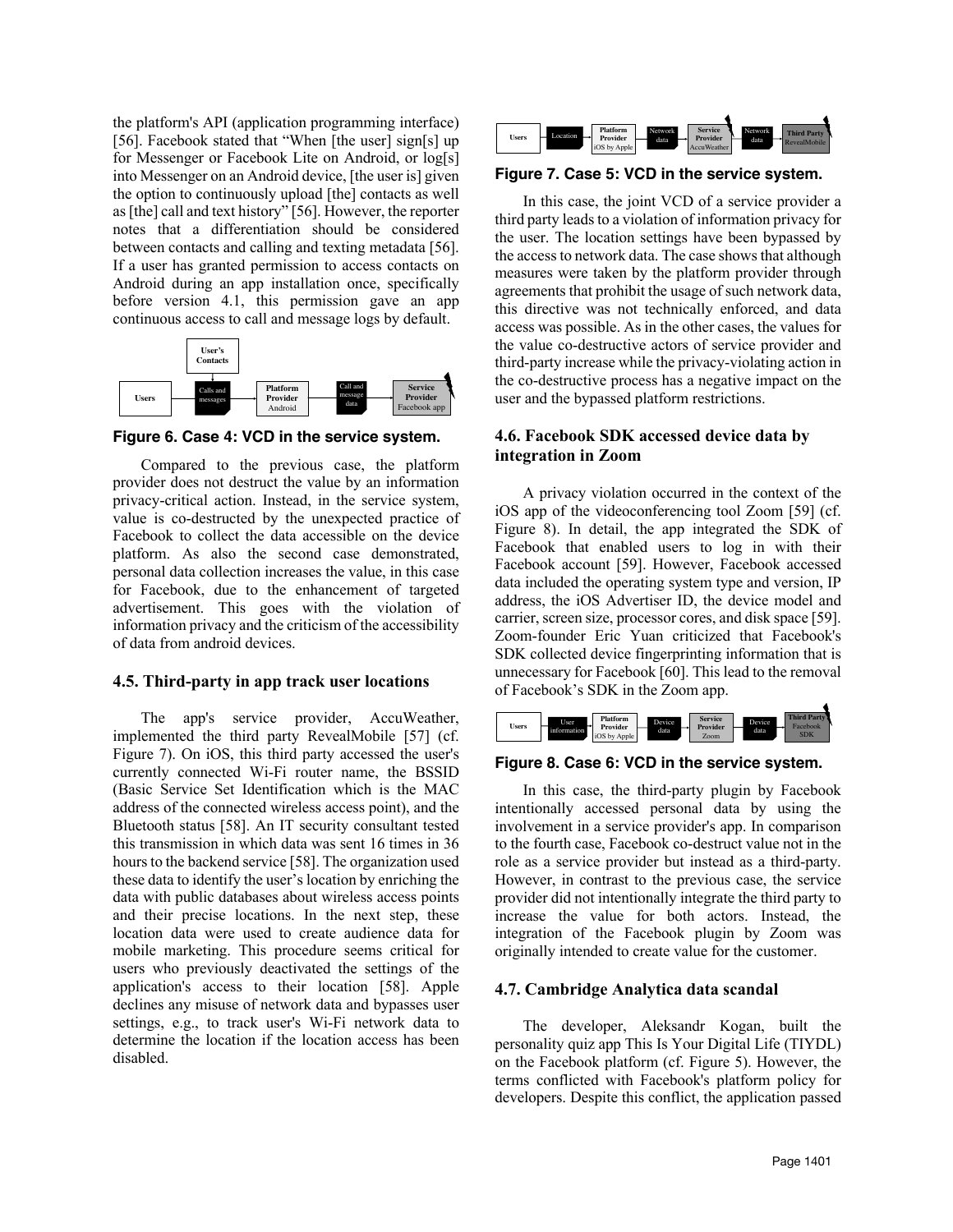Facebook's app review process. When installing and using the application, users had to accept the requested data access by the app along with the app's terms of service. By accepting these conditions, users allowed the app to access their data and the data of their Facebook friends [61]. This access was possible due to the far-reaching design of the data access defined by the platform provider Facebook. Whereas the users consciously using the app were asked to accept the app's terms, and by this act consent to its processing, the user's friends were not asked directly and had no chance to refuse. Instead, Facebook implemented the option of letting the app access the personal data as an option within the profile settings of the users' friends and kept it activated by default [61]. Many users' friends did not do that, resulting in Facebook allowing the app to access the friend's user data.



**Figure 9. Case 7: VCD in the service system.**

Here, the data access implementation led to unveiling the data of 87 million Facebook users to TIYDL, where 270,000 of those had actively used the app. After that, TIYDL did not comply with the platform provider's policy to share accessed data via the platform. The app provider shared the data with Cambridge Analytica, which used it to target users on Facebook for individualized advertisement.

In this case, we have a service system in that all three actor groups of platform, service provider, and third party have been involved in the VCD. In comparison to the other cases with a platform provider involvement in the co-destruction, the platform provider Facebook did not provide a device platform in this case. This limits the extent of the potential data interface to the user compared to the previous cases. However, the same problems were apparent where the data access by a platform provider was designed to the detriment of the user's information privacy. While value was codestructed for the user, Facebook increased its value by extensive data access towards app providers, attracting them to get on the platform. This was reflected in the data access that an app provider could access both the app user's data and the data of the app user's friends. This was supported by the fact that this data access was activated by default in Facebook's user settings. TIYDL increased the value by sharing the data with Cambridge Analytica. The company Cambridge Analytica misused personal data to infer analytical insights for political advertisement and thus, increased its value through the influence on the presidential election. Further, Facebook increased its value by receiving money from Cambridge Analytica to display users' targeted ads.

|  | Table 3. Seven archetypes of VCD in service systems. |  |  |
|--|------------------------------------------------------|--|--|
|--|------------------------------------------------------|--|--|

|                | <b>Description</b>                                                                                                                                                                                                                                                       | VCD by                      |                            |                       | <b>VCD</b> for |                      |                            |                       |  |
|----------------|--------------------------------------------------------------------------------------------------------------------------------------------------------------------------------------------------------------------------------------------------------------------------|-----------------------------|----------------------------|-----------------------|----------------|----------------------|----------------------------|-----------------------|--|
| N <sub>0</sub> |                                                                                                                                                                                                                                                                          | <b>Platform</b><br>provider | <b>Service</b><br>provider | <b>Third</b><br>party | User           | Platform<br>provider | <b>Service</b><br>provider | <b>Third</b><br>party |  |
|                | The platform provider is the only actor in the VCD process with<br>a negative value outcome for an individual in the form of an<br>information privacy violation. In the case that a device platform<br>is apparent, the provider can exploit the device data interface. | $\mathbf x$                 |                            |                       | $\mathbf x$    |                      |                            |                       |  |
| П              | The platform provider co-destructs value together with a service<br>provider. The role of the platform provider in the design of data<br>access can be a crucial.                                                                                                        | $\mathbf x$                 | $\mathbf{x}$               |                       | $\mathbf x$    |                      |                            |                       |  |
| Ш              | The platform provider interacts with a third party not visible for<br>a user in interaction. A user can not replace a third party. In this<br>archetype, the third party acts as a platform extension.                                                                   | $\mathbf{x}$                |                            | X                     | X              |                      | $\mathbf x$                |                       |  |
| $\bf{IV}$      | This archetype characterizes that a service provider makes use<br>of the data access provided via the platform. A user has an<br>option to replace a service with another.                                                                                               |                             | $\mathbf{x}$               |                       | X              |                      |                            |                       |  |
| $\mathbf{V}$   | The value for a user is co-destructed by a service provider in<br>combination with a third party. Third-party integration in a<br>service can be opaque for a user. However, with the knowledge<br>about VCD, the user can replace a service with another.               |                             | $\mathbf{x}$               | $\mathbf x$           | $\mathbf x$    | $\mathbf x$          |                            |                       |  |
| VI             | In this archetype, the third party takes advantage of the<br>integration by a service provider. Value is co-destructed by the<br>third parties' data collection, often opaque towards the service<br>and platform provider and the user.                                 |                             |                            | $\mathbf x$           | X              | $\mathbf{x}$         | $\mathbf x$                |                       |  |
| VШ             | This archetype involves all actor groups in the VCD process<br>that a user faces in a digital service. No counterbalancing actor<br>group exists in this archetype that could serve as a corrective.                                                                     | $\mathbf x$                 | X                          | $\mathbf x$           | X              |                      |                            |                       |  |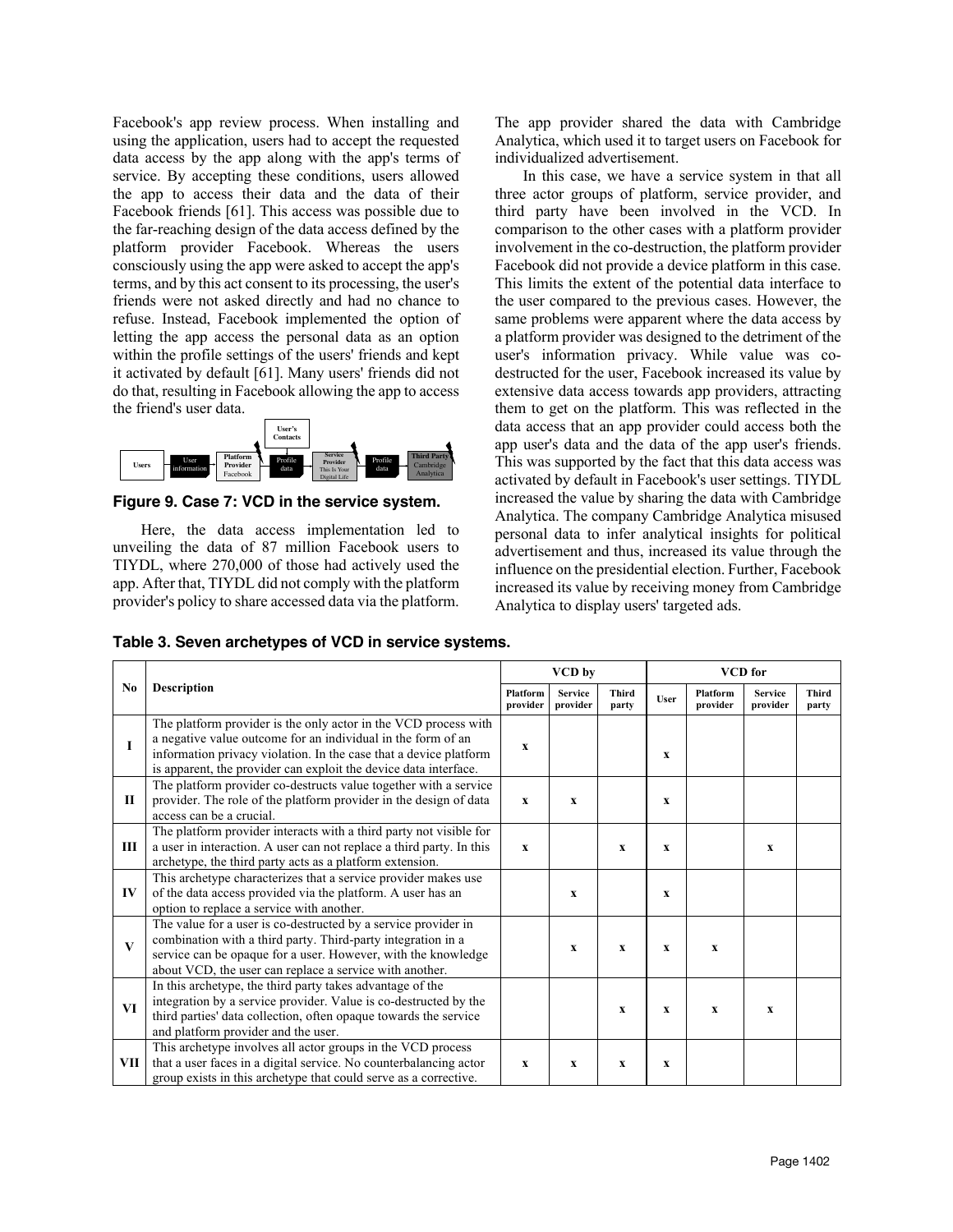### **5. Results**

Our case analysis provides insights about VCD in service systems. VCC implies an optimistic ideal for RIPs. Diverse value co-destructive RIPs emerge relating to a service system. Reasons are that at least one actor violates information privacy by integrating –intended or unintended– of user's data in the value co-destructive process that was not expected or appropriate from a user's perspective. Here, not only the loss of resources is a consequence of VCD [9, 18, 62], but also a violation of human values that are classified as societal important and to be protected. In sum, seven archetypes of RIPs that violate user's information privacy become visible in our study (Table 3).

In the archetypes  $I$  – III and VII, a platform provider is involved in a VCD that implies privacy violations. The positioning of a platform in a service system involves designing the main data access to the user. If a platform provider offers a device platform, this is further strengthened by the fact that the technical device interface to data access is designed. No actor group can act as a corrective in these archetypes. Since the platform provider has no incentive (except through criticism in media) to prevent VCD (although the reverse is true for platforms preventing service providers in VCD), intervention in the service system through regulation for information privacy protection is most plausible. This fact is also shown by the data where regulators were actively involved in reporting the case compared to the other cases.

In the archetypes, IV-VI, the service providers and third parties use the data access made possible via the platform. Actors related to the two groups of service providers or third parties increase the value by reducing the value of the user and thus the overall value proposition. After the report in the news, the cases referenced that platform providers took measures to prevent these VCDs. One reason for this is that the VCD processes of service providers or third parties can result in platforms in a bad image. Moreover, the archetypes indicate that besides the user, the other actors may also be affected by the VCD. Value was co-destructed for the actor groups of platform and service providers.

### **6. Discussion**

The identified archetypes in this work create the basis for further investigation of information privacy in service systems and ecosystems. As Mustak and Plé (2020) [11] already indicated, in a service ecosystem, actors' interactions may result in VCD because the actors' goals are not always complementary or try to maximize self-interest with consequences for the other actors [63].

The archetypes indicate that the actors that access personal data do not necessarily remain with these data in the service system. An example is demonstrated in the sixth archetype. Facebook accesses personal data in the individual's service system dedicated to the usage of Zoom. Facebook does not remain in the service system with the accessed personal data and uses the data in providing targeted advertisements in the social network. This personal data diffusion across service systems results in the need for further research in service ecosystems. Nissenbaum [8] already called for investigating hidden practices and the overwhelming scale of the shadow data universe. The consideration of a service ecosystem perspective might be fruitful. In addition, our approach can be transferred to RIPs that are harmful to other normative values. Normative values like fairness likewise can be important. Therefore, the lens of VCD should be further considered for the investigation of normative values, or in other words, (divergent) institutions. Here, studies may benefit from adopting an institutional perspective [13].

Our work also has limitations. First, the case context considers the user rather with a passive attitude. It could be argued that the cases and archetypes do not demonstrate VCD for all individuals and the related awareness. Nevertheless, we consider information privacy as a normative value [7]. Second, in data collection, we build on cases reported in the news. At this point, the reporter or publisher decides on reporting a case that involves a VCD. We minimized this by the consideration of two sources. Third, the article focuses on actors and respective actor groups. Future studies can investigate more detailed characteristics of the archetypes, considering an ecosystem perspective.

The need to consider such a perspective also applies for practitioners to evaluate the collaboration with other actors [3]. The RIPs can give indications to prevent being negatively affected in a service system. One example is the assessment of RIPs on a platform by the platform provider. A second example is the examination of the behavior of third parties by service providers.

### **7. Conclusion**

Actors interact, collaborate, and integrate resources for VCC. Destructive behavior during the process of VCC limits the resulting perceived value. We investigated cases with privacy violations as one facet of RIPs and identified seven archetypes of VCD in service systems. It is not the actor configuration by its design that is co-destructive, but the RIP.

In a digital society, personal data processing is deeply rooted in everyday life. A data flow is appropriate not because it favors the interests of individual subjects (or, conversely, of organizations)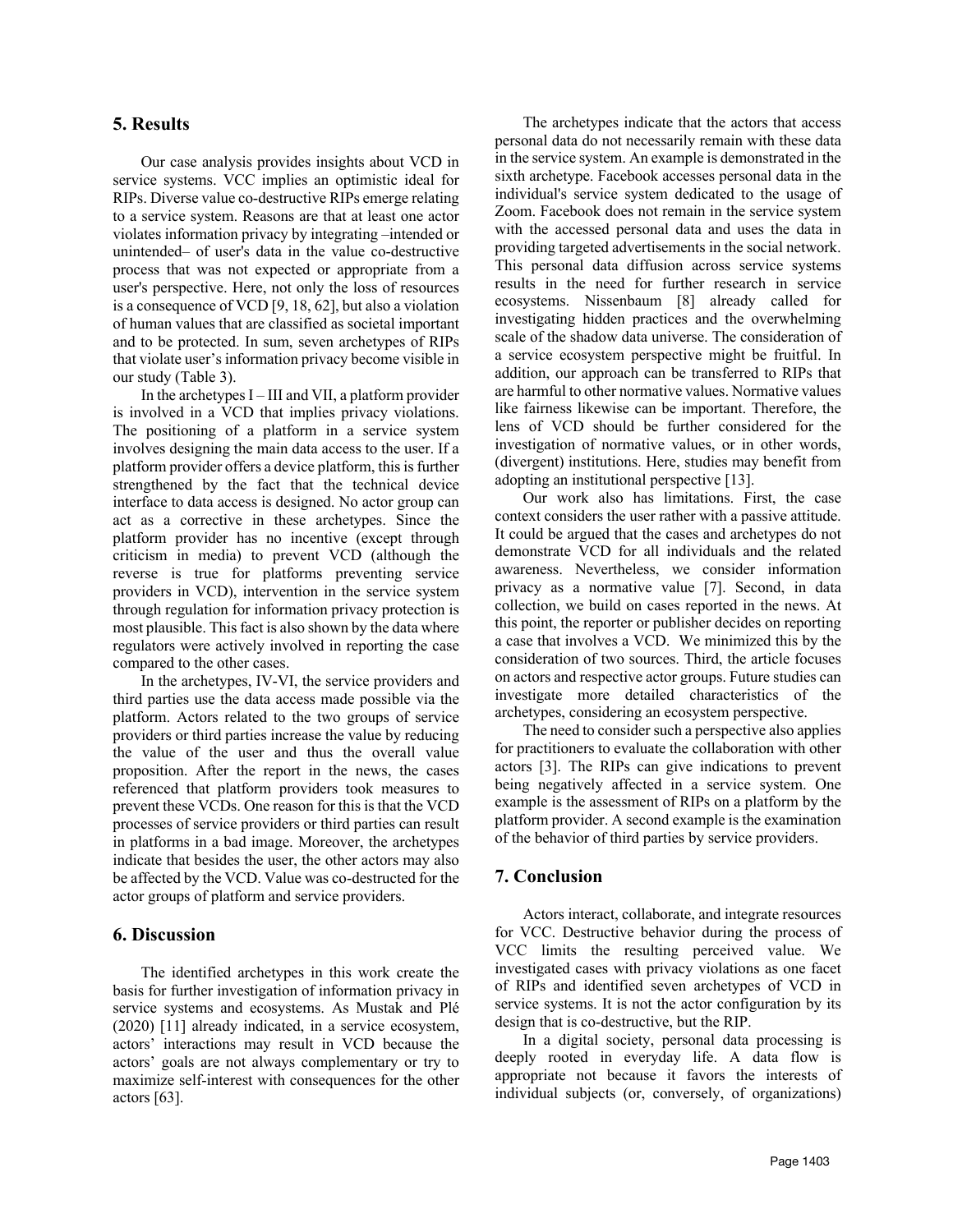above all others, but because it represents a balance of diverse interests as well as societal and contextual ends [8]. This study points out archetypes where the balancing act is out of equilibrium. Our approach can be applied in further research on other normative values like equality to understand how normative values are affected by actions within a service system and ecosystem. It would be worthwhile studying which actor is misbehaving. I.e., misbehavior of a platform could reduce the perception of value more significantly than a third party that is potentially not perceived as an integral

### **9. References**

- [1] Vargo, S.L., Maglio, P.P., and Akaka, M.A. On value and value co-creation: A service systems and service logic perspective. *European management journal*, 26, 3 (2008).
- [2] Ng, I.C., and Smith, L.A. An integrative framework of value. *Special issue–Toward a better understanding of the role of value in markets and marketing*: Emerald Group Publishing Limited, 2012, pp. 207-243.
- [3] Vargo, S.L., Akaka, M.A., and Vaughan, C.M. Conceptualizing Value: A Service-ecosystem View. *Journal of Creating Value* (2017).
- [4] Spohrer, J.C., and Maglio, P.P. Toward a science of service systems. *Handbook of service science*: Springer, 2010, pp. 157-194.
- [5] Plé, L. Why Do We Need Research on Value Codestruction? , 3, 2 (2017), 162-169.
- [6] Plé, L., and Chumpitaz Cáceres, R. Not always cocreation: introducing interactional co-destruction of value in service-dominant logic. 24, 6 (2010), 430-437.
- [7] Tavani, H.T. Informational privacy: Concepts, theories, and controversies. *The handbook of information and computer ethics* (2008), 131-164.
- [8] Nissenbaum. Contextual integrity up and down the data food chain. *Theoretical inquiries in law*, 2019, pp. 221- 256.
- [9] Lintula, J., Tuunanen, T., Salo, M., and Myers, M.D. When Value Co-Creation Turns to Co-Destruction: Users™ Experiences of Augmented Reality Mobile Games. (2018).
- [10] Vargo, S.L., and Lusch, R.F. Institutions and axioms: an extension and update of service-dominant logic. *Journal of the Academy of Marketing Science*, 44, 1 (2016), 5-23.
- [11] Mustak, M., and Plé, L. A critical analysis of service ecosystems research: rethinking its premises to move forward. *Journal of Services Marketing* (2020).
- [12]. Kleinaltenkamp, M. Institutions and institutionalization. *The Sage Handbook of Service-Dominant Logic, Sage, London* (2018), 265-283.
- [13] Plé, L., and Demangeot, C. Social contagion of online and offline deviant behaviors and its value outcomes: The case of tourism ecosystems. *Journal of Business Research*, 117 (2020), 886-896.

actor in the system. Additionally, maximizing the value for all involved actors in a service (eco)system should be the goal and to minimize the destruction of value.

### **8. Acknowledgements**

This research was sponsored by the Hamburg Ministry of Science, Research and Equality (project: Information Governance Technologies, LFF-FV 34).

- [14] Vargo, S.L., and Akaka, M.A. Value cocreation and service systems (re) formation: A service ecosystems view. *Service Science*, 4, 3 (2012), 207-217.
- [15] Böhmann, T., Leimeister, J.M., and Möslein, K. Service Systems Engineering: A field for future Information Systems Research. *BISE*, 6, 2 (2014).
- [16] Vargo, S.L., and Lusch, R.F. Evolving to a new dominant logic for marketing. 68, 1 (2004), 1-17.
- [17] Vargo, S.L., Maglio, P.P., and Akaka, M.A. On value and value co-creation: A service systems and service logic perspective. 26, 3 (2008), 145-152.
- [18] Lintula, J., Tuunanen, T., and Salo, M. Conceptualizing the value co-destruction process for service systems: literature review and synthesis. *Proceedings of the 50th Hawaii International Conference on System Sciences*, 2017.
- [19] Riedl, C., Boehmann, T., Leimeister, J.M., and Krcmar, H. A framework for analysing service ecosystem capabilities to innovate. *17th European Conference on Information Systems* (2009).
- [20] Van Alstyne, M.W., Parker, G.G., and Choudary, S.P. Pipelines, platforms, and the new rules of strategy. *Harvard Business Review*, 94, 4 (2016), 54-62.
- [21] Maglio, P.P., Vargo, S.L., Caswell, N., and Spohrer, J. The service system is the basic abstraction of service science. *Information Systems and E-Business Management*, 7, 4 (2009), 395-406.
- [22] Storbacka, K., Brodie, R.J., Böhmann, T., Maglio, P.P., and Nenonen, S. Actor engagement as a microfoundation for value co-creation. *Journal of Business Research*, 69, 8 (2016), 3008-3017.
- [23] Vargo, S.L., and Lusch, R.F. From repeat patronage to value co-creation in service ecosystems: a transcending conceptualization of relationship. *Journal of Business Market Management*, 4, 4 (2010), 169-179.
- [24] Kurtz, C., Semmann, M., and Schulz, W. Towards a Framework for Information Privacy in Complex Service Ecosystems. *International Conference on Information Systems (ICIS)*, San Fransisco, 2018.
- [25] Parker, G.G., Van Alstyne, M.W., and Choudary, S.P. *Platform Revolution: How Networked Markets Are Transforming the Economy and How to Make Them Work for You*. WW Norton & Company, 2016.
- [26] Constantinides, P., Henfridsson, O., and Parker, G.G. Introduction—Platforms and Infrastructures in the Digital Age. INFORMS, 2018.
- [27] Sampson, S.E. Visualizing Service Operations. *Journal of Service Research*, 15, 2 (2012), 182-198.